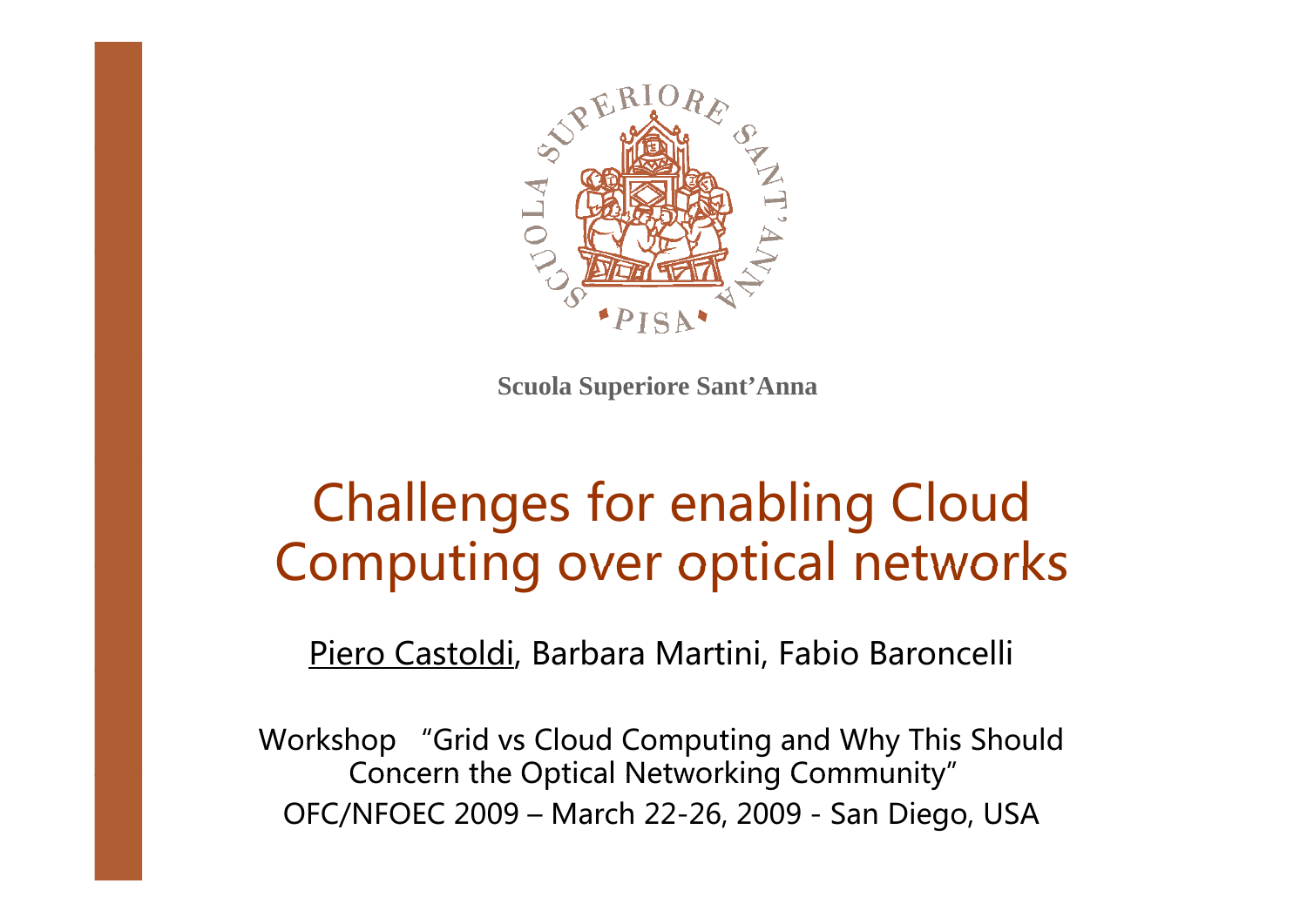

# **Outline**

- •• Introduction and concepts
- $\bullet$  Challenges
	- –Resource virtualization
	- –– Service Abstraction
	- –User-driven service delivery
	- –**Security**
- Conclusion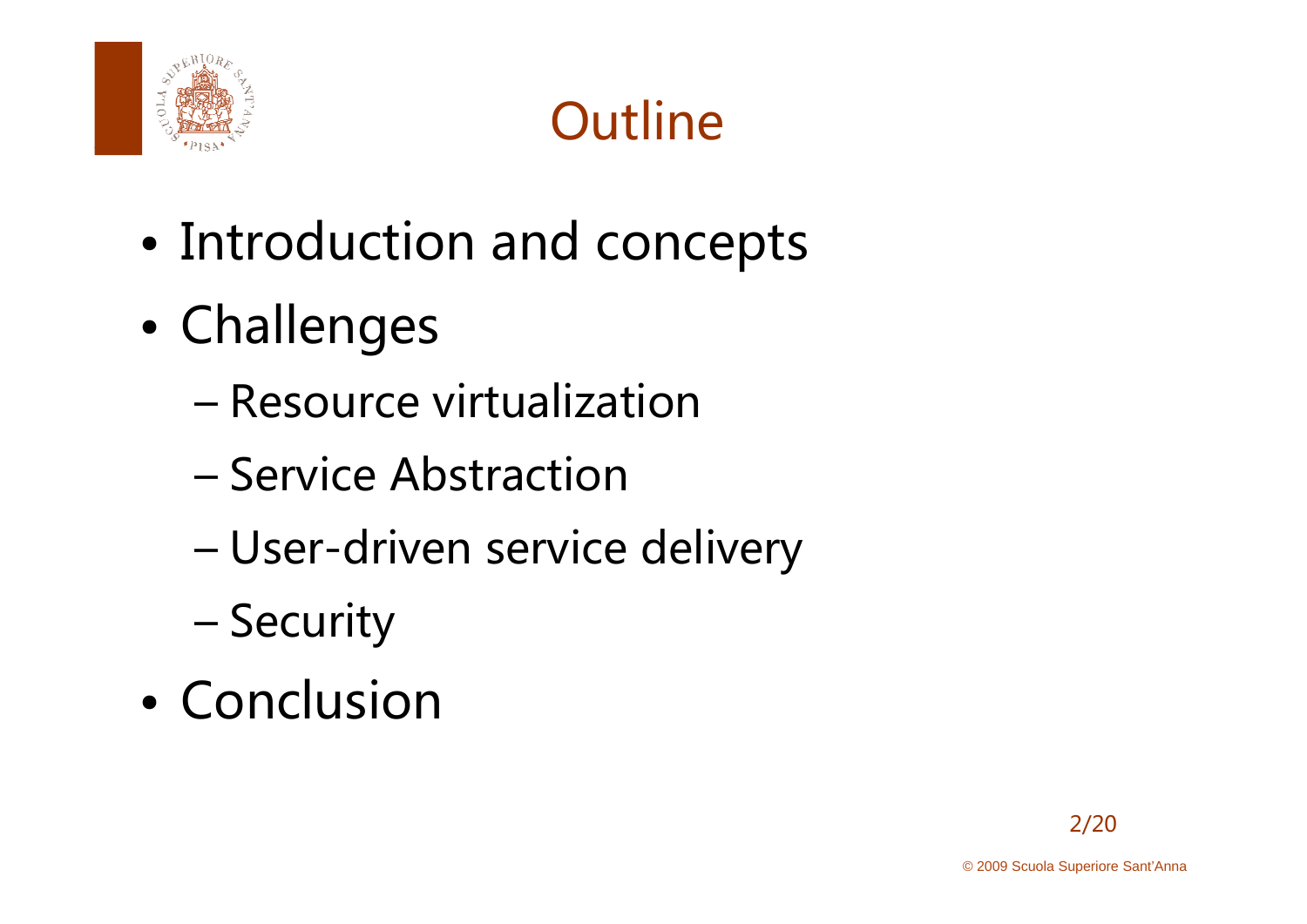

- Cloud Computing is a general paradigm of operation where the capabilities of an ICT infrastructure (e.g., computation, storage, servers, connectivity) are consumed "as a service".
- Users are able to access ICT capabilities from the Internet (i.e., "the cloud") without knowledge of and control over the technology infrastructure that supports them.
- According to the "network-as-a-service" (NaaS) paradigm, the network should support user oriented capabilities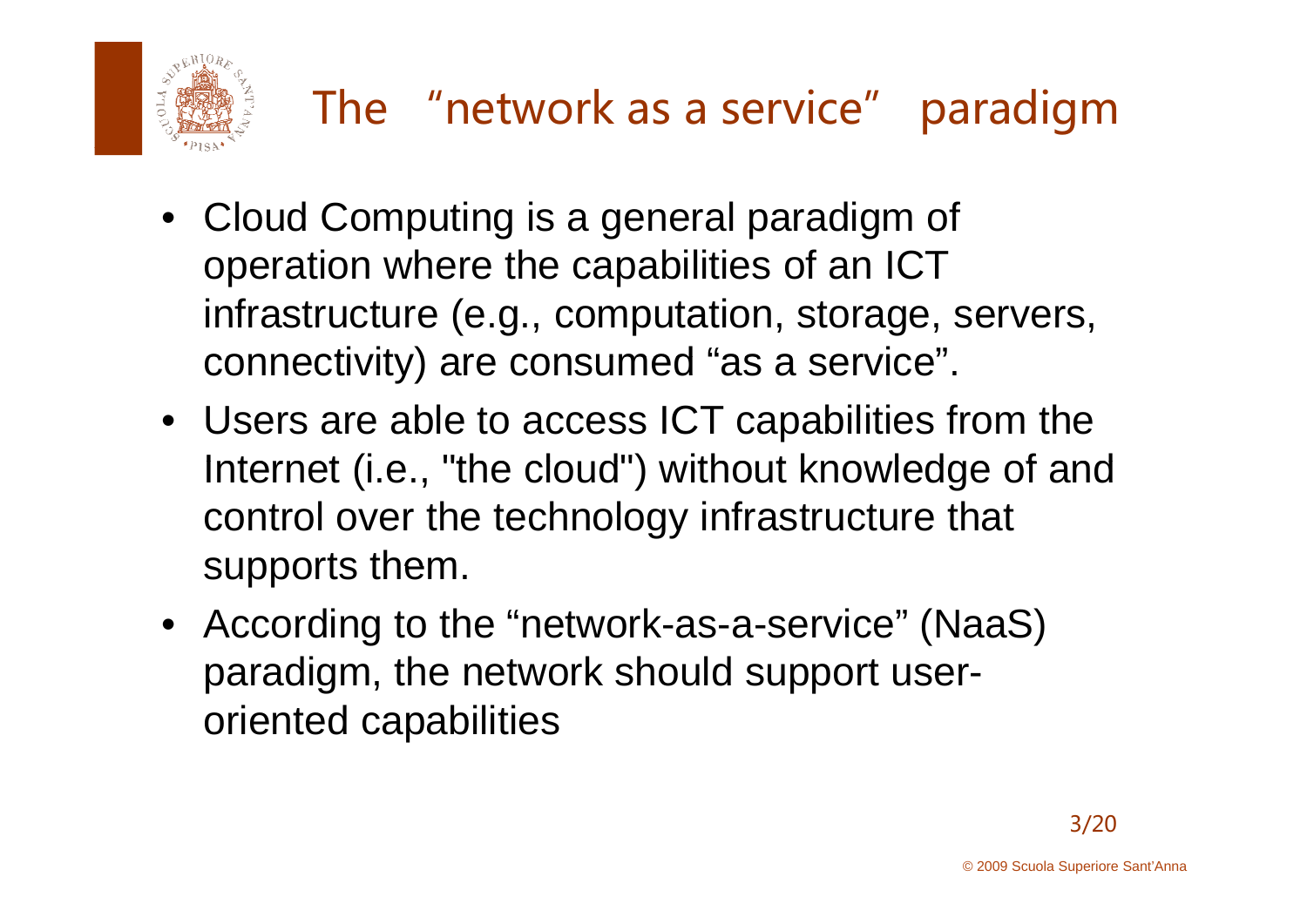

### User-oriented network capabilities

• Cloud computing will require dynamic complex service set-up and tear down with strict requirements (e.g. content streaming are with adequate bandwidth, delay and jitter and performance of streaming server)



**"Client‐Request" Format:** Disney, Wall-E  $\rightarrow$  (Session, Server-Location) HD Movie  $\rightarrow$  (Bandwidth) Good Quality  $\rightarrow$ 

**"Network‐Directives" Format:**

}

mpls { traffic‐engineering bgp‐igp‐both‐ribs; no‐cspf; label‐switched‐path to‐R2{ to 10.20.0.1; install 10.20.12.0/24 active; bandwidth 10m;

Triggerin gg g of networ k services in transport network is available via network technology-dependent interfaces (e.g. the User to Network Interface), but

 $\rightarrow$  network has a different "grain" in service description with respect to an application

 $\rightarrow$  intimate knowledge of the network technology is required

 $\rightarrow$  no mechanism is available for coordinating set-up of complex private networks

abstraction suitable for being invoked framework operating at a leyvel of What is needed: <sup>a</sup> provisioning directly by an application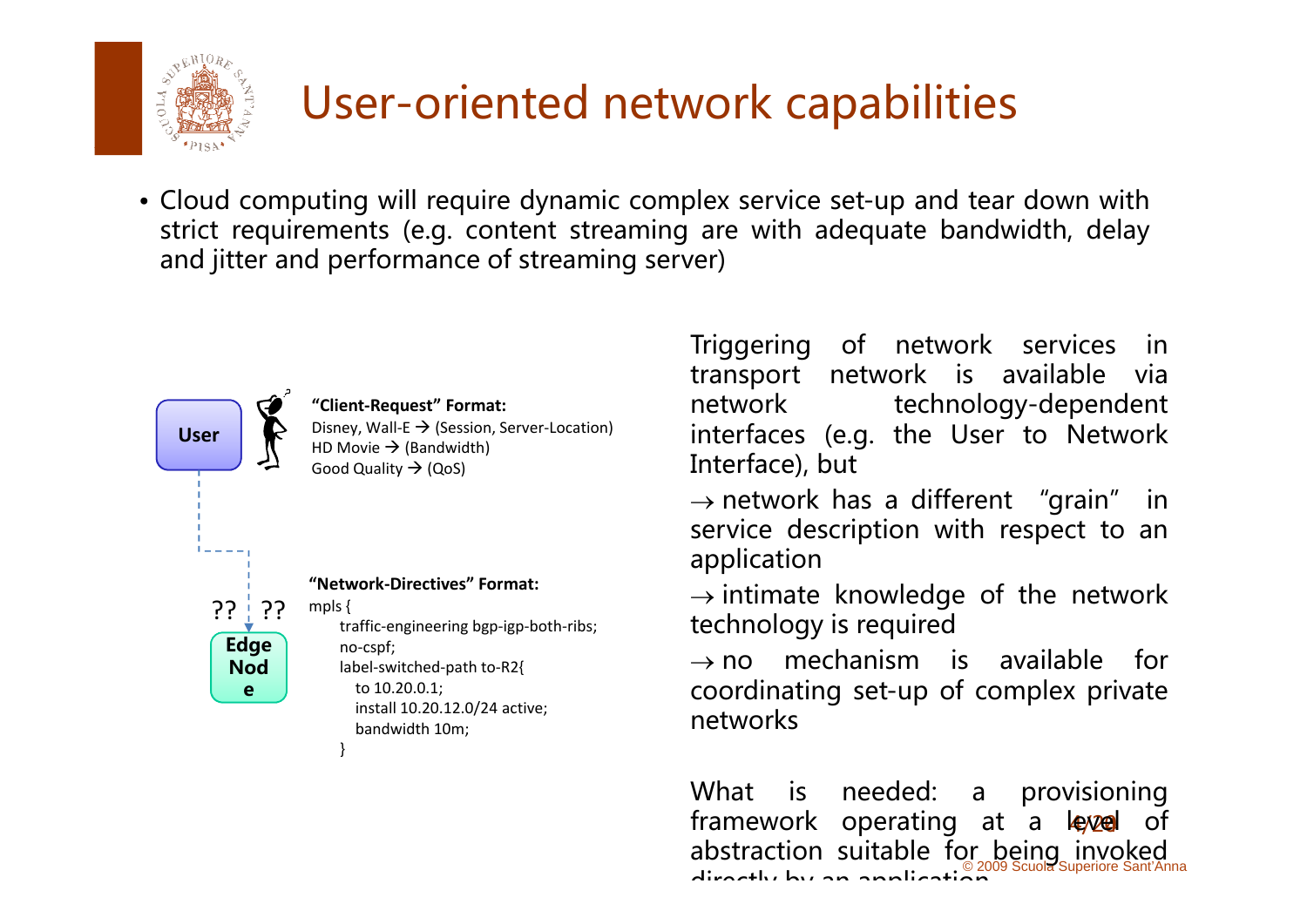



- • Network resource
	- $\,$  a network capability of supporting (set-up, configure, monitor, teardown) the forwarding of data, possibly across multiple nodes, according to a certain encapsulation (e.g. a MPLS L2 LSP)
- $\bullet$ Non-network (or IT) resource
	- a data processing capability over the payload of a data flow, realized in software or in hardware in a network node (e.g. a random access memory)
- • Network service
	- a service, described in a technology-independent way that, leveraging on network resources, offers connectivity capabilities, directly or indirectly, to the customers' applications (e.g. a L2 VPN)
- • Non-network service
	- a service, described in a technology-independent way, that leveraging on an IT resources offers a data manipulation capability (e.g. <sup>a</sup> storage service).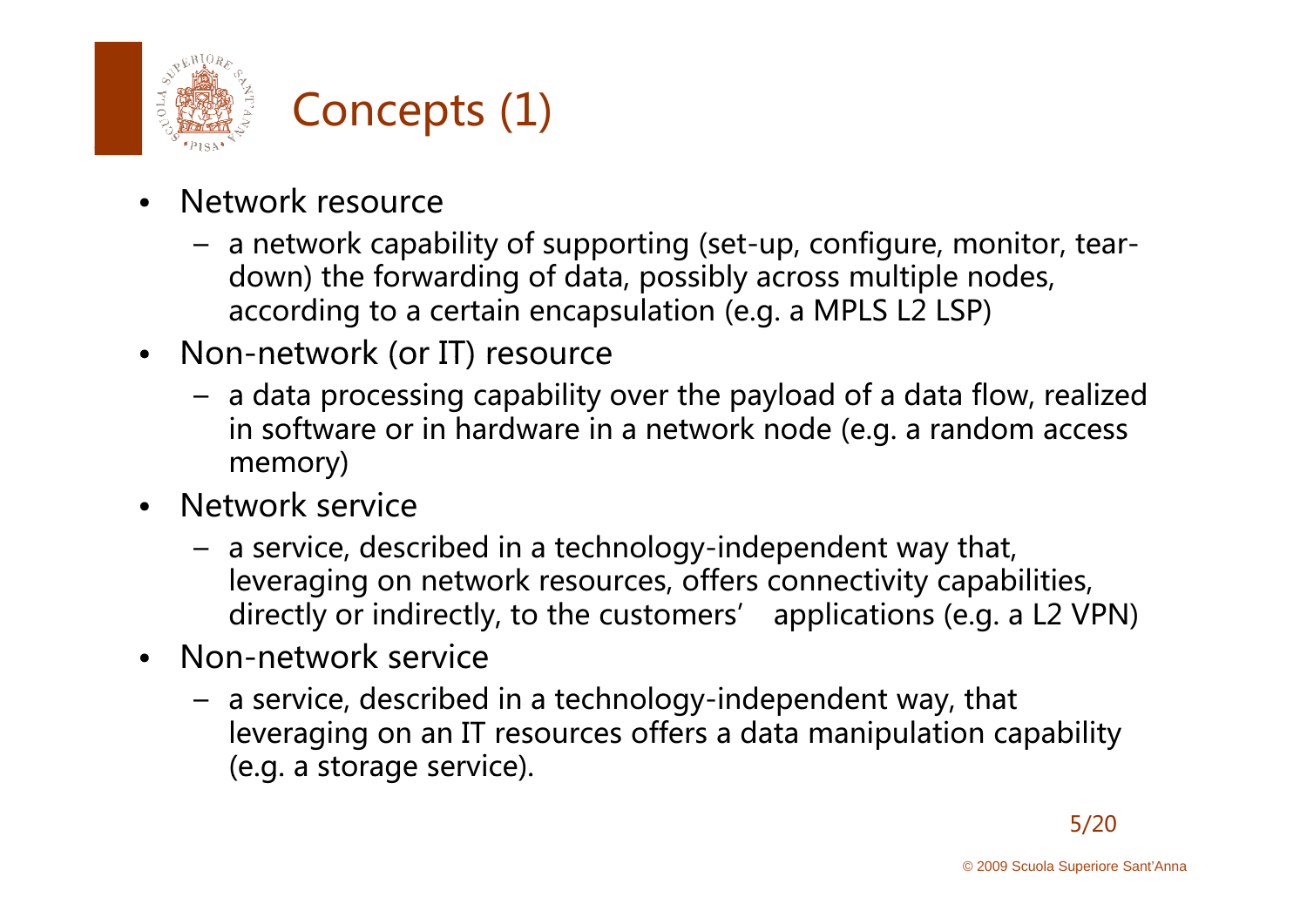



- Virtualization of resources
	- $-$  capability to hide the network resource technology details to an  $\,$ application
- Service abstraction
	- capability to map the set of high-level parameters specified by an application, into a set of specific parameters used by the network for the provisioning of that service.
- $\bullet$  The process of service abstraction requires virtualization of resources:
	- Resources on a network are made available as independent services that can be accessed without knowledge of their underlying technical implementation.
	- $-$  Services are defined through an ontology language to facilitate their composition.
	- Semantic rules can be defined to compose or orchestrate services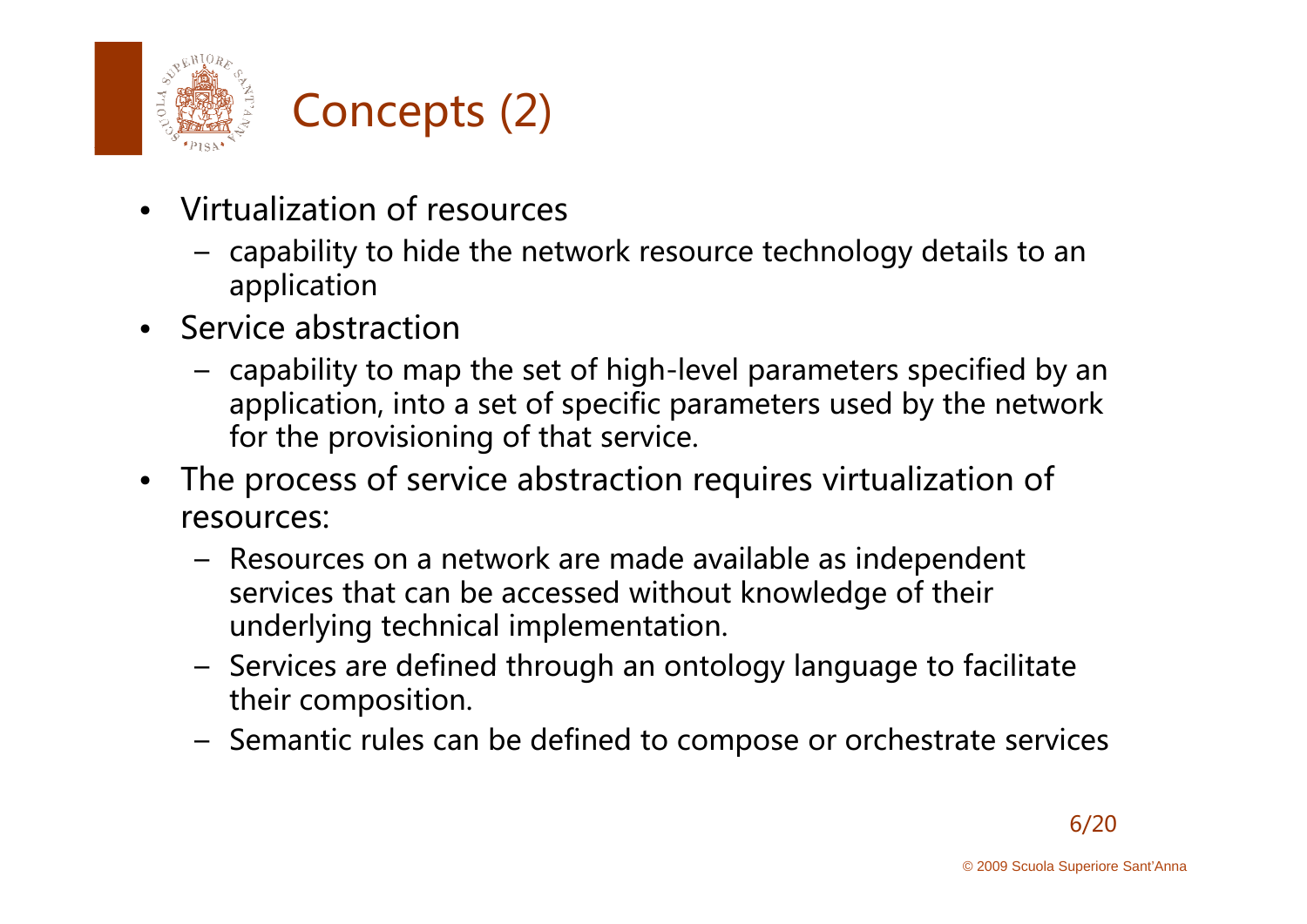Cloud computing and optical networks

- Cloud Computing can benefit from ultra high-capacity optical network connectivity, if optical networks are adapted to support user-oriented capabilities:
	- Service control signaling, i.e., signaling for session control among end-user applications including message exchange for session state monitoring, resource negotiation and media transfer control.
	- – Resource control signaling, i.e., signaling for resource control for the purpose of a consistent end-to-end resource reservation leveraging on the Control Plane, serving for:
		- resource and admission control
		- © 2009 Scuola Superiore Sant'Anna • network attachment functions (e.g., auto-discovery  $\beta_{0}^{f}$ border network topology)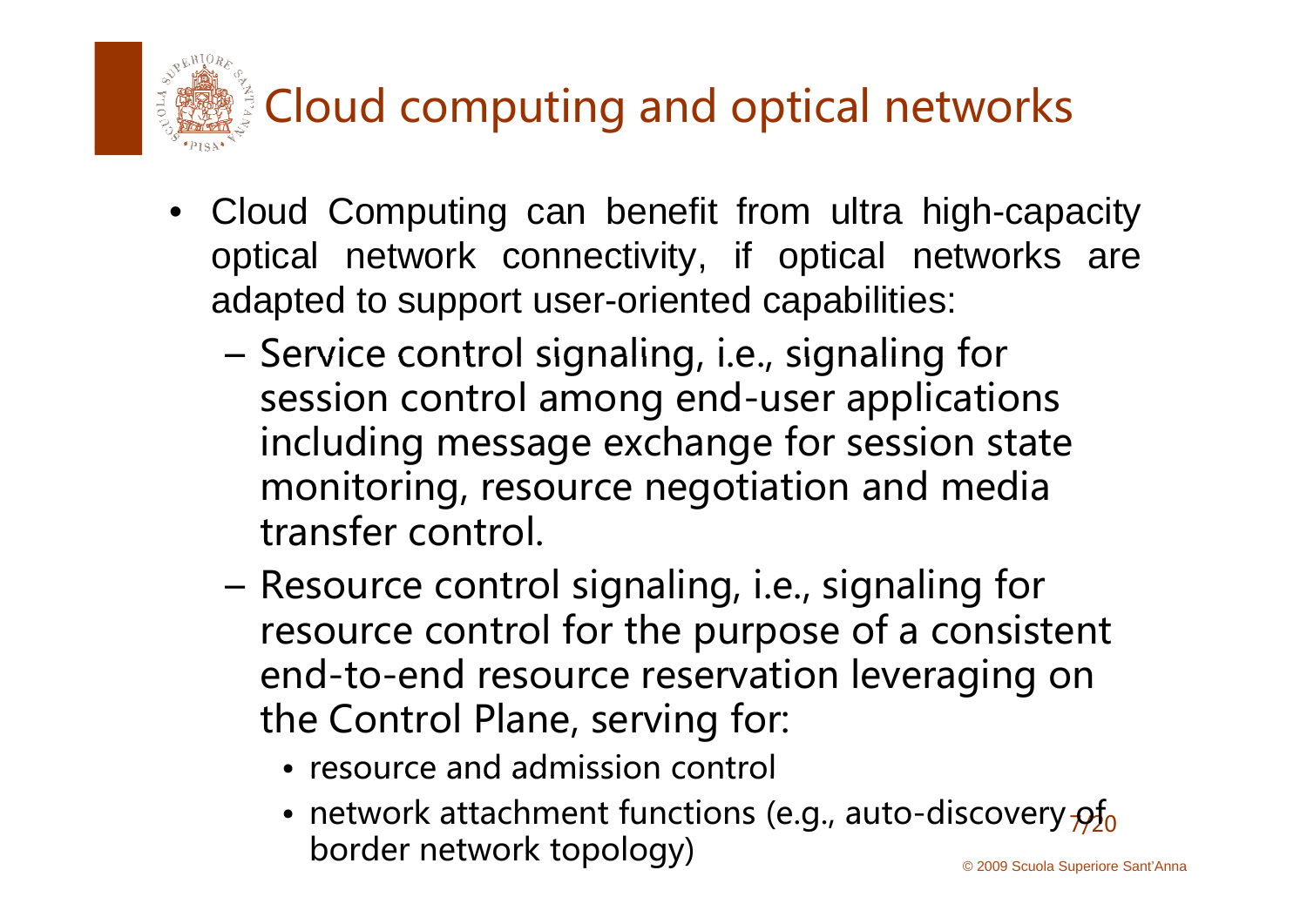



- Resource virtualization
	- Joint virtualization of IT and network resources
	- Network resource discovery and virtualization at the network boundary
- Service abstraction:
	- Service exposition for bridging applications and CP-enabled Optical Network
- •• User-driven service delivery
	- –On-demand service triggering
- •**Security** 
	- AAA in multi-operator scenario and distributed ienvironment
	- © 2009 Scuola Superiore Sant'Anna 8/20 – Advanced mechanisms for user access control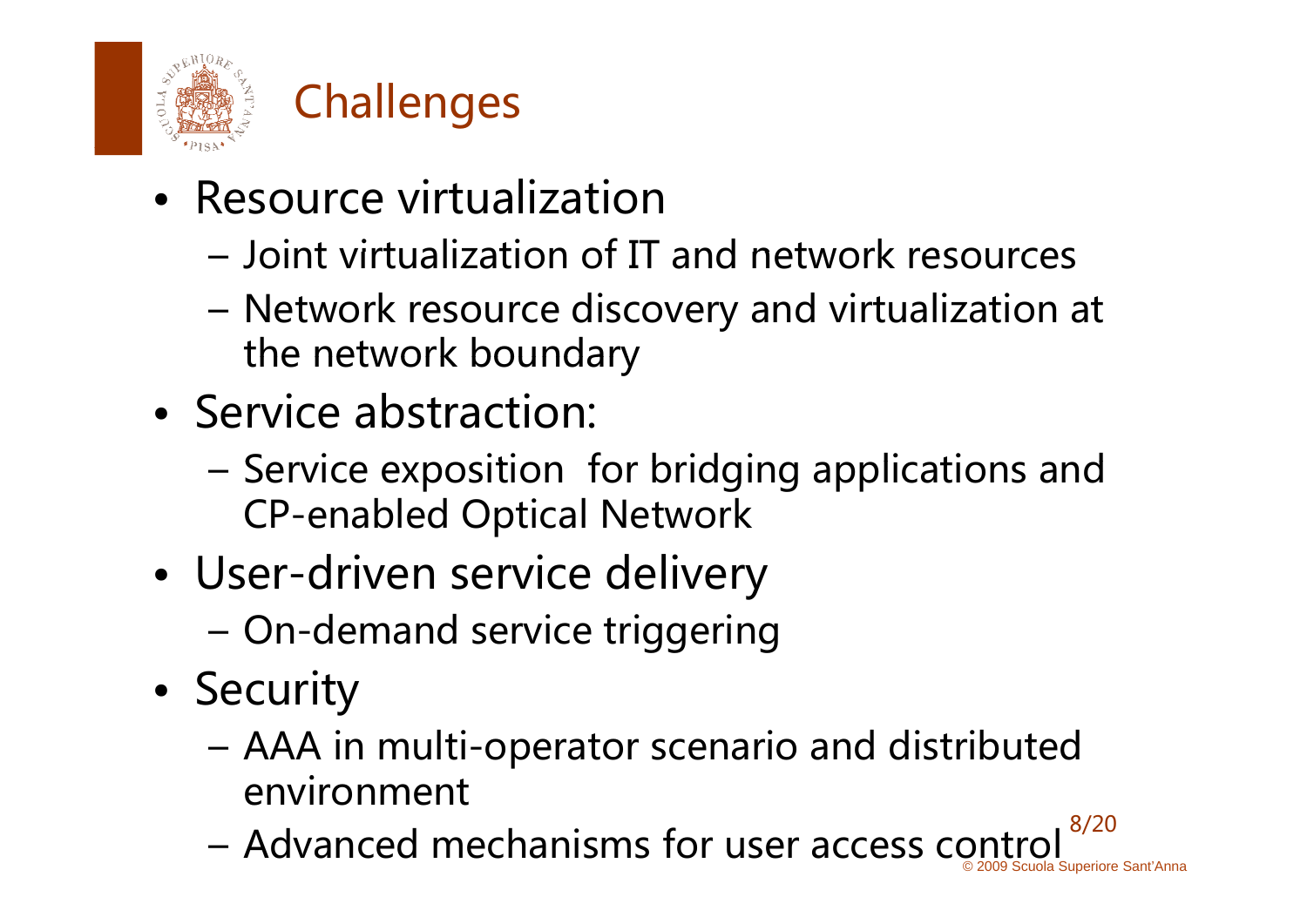

## Network resources

|                               | <b>Grid computing</b>                                                                                                                                                                                 | <b>Cloud computing</b>                                                                                                                                                                                                           |
|-------------------------------|-------------------------------------------------------------------------------------------------------------------------------------------------------------------------------------------------------|----------------------------------------------------------------------------------------------------------------------------------------------------------------------------------------------------------------------------------|
| Service concept               | Capability to transfer a specific type of<br>data traffic generated by a customer<br>network:<br>- Traffic transparency<br>- QoS support<br>- Advanced mesh connectivity (e.g.<br>L1/L2/L3 VPN, VPLS) | Capacity to match application request<br>to network resource availability and<br>accordingly affect network resource<br>status:<br>-Traffic enforcement on per-flow basis<br>$-$ QoS guarantees<br>- End-to-end resource control |
| Requesting<br>application     | <b>E-science applications</b><br><b>TE/Management application (OSS)</b>                                                                                                                               | <b>Multimedia applications</b><br>Virtual terminal applications                                                                                                                                                                  |
| Service request               | connectivity set-up in<br>QoS-enabled<br><b>WAN</b> context                                                                                                                                           | Assured data transfer among end-<br>hosts                                                                                                                                                                                        |
| <b>Service</b><br>granularity | Coarse grain (GB up to TB)                                                                                                                                                                            | Fine grain (100's MB)                                                                                                                                                                                                            |
|                               |                                                                                                                                                                                                       |                                                                                                                                                                                                                                  |
|                               |                                                                                                                                                                                                       | 9/20                                                                                                                                                                                                                             |
|                               |                                                                                                                                                                                                       | © 2009 Scuola Superiore Sant'Anna                                                                                                                                                                                                |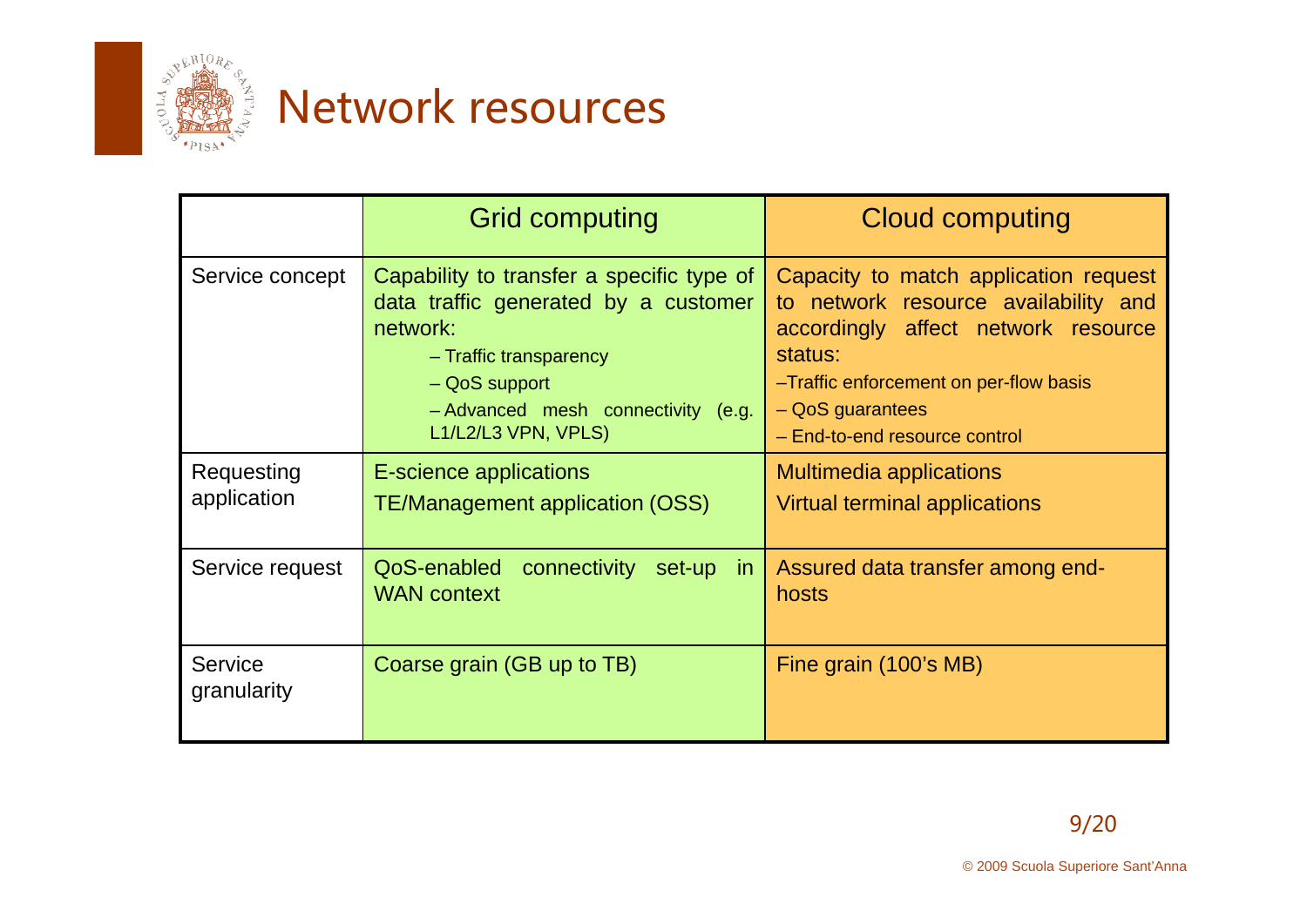

- • IT Resources are more difficult to be described than network resources
	- – IT resources are more heterogeneous and may lack of a relation of hierarch y
	- Some virtualization efforts exist but solutions are heterogeneous (e.g. naming for addressing: Universal Unique Identifier, Universal Resource Identifier, etc)
	- An adequate, typically complex, information model is needed to handle IT resource (discover, publish, etc)
	- <del>katalog katalog a</del> Some applications, e.g. grid, already have a well established IT resources virtualization mechanism 10/20 that do not involve provider networks at all.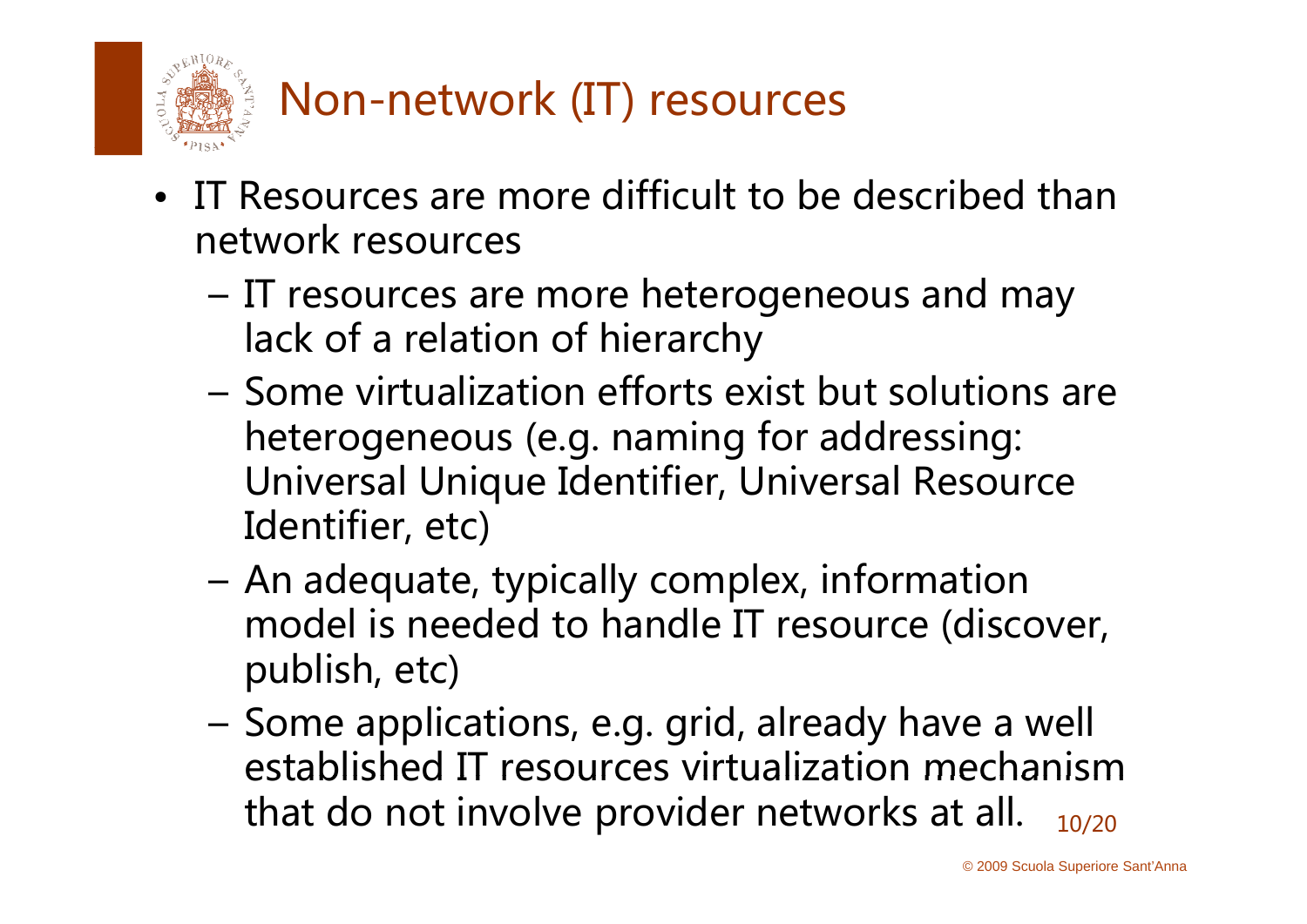

### Virtualization of resources and service abstraction  $\left( 1\right)$

- •Control Plane-enabled optical transport networks
- • Approach based on the introduction of a Service Plane:
	- Fill the informational-gap between the Application-Layer (Service Control Function) and the Network-Layer
	- Decouples network technologies from future evolution of the network services
	- –Composes and orchestrates the connectivity service provided by the CP at the boundary of the Transport Network via CMI (Control-Plane Management Interface)
	- Defines a technology-independent network service definition at a level of abstraction suitable for being invoked by an application via USI (User-to-



*F. Baroncelli, B. Martini, V. Martini, P. Castoldi, "A distributed signaling for the provisioning of on-demand VPN services in transport networks" Proc. of IM 2007, May 2007, Munich, Germany.* 

*B Martini V Martini F Baroncelli K B. Martini, V. Martini, F. Baroncelli, K. Torkman, P. Castoldi, "Application-driven Resource Management in Multi-Service Optical Networks", Journal of Optical Communications and Networking, June 2009, to appear*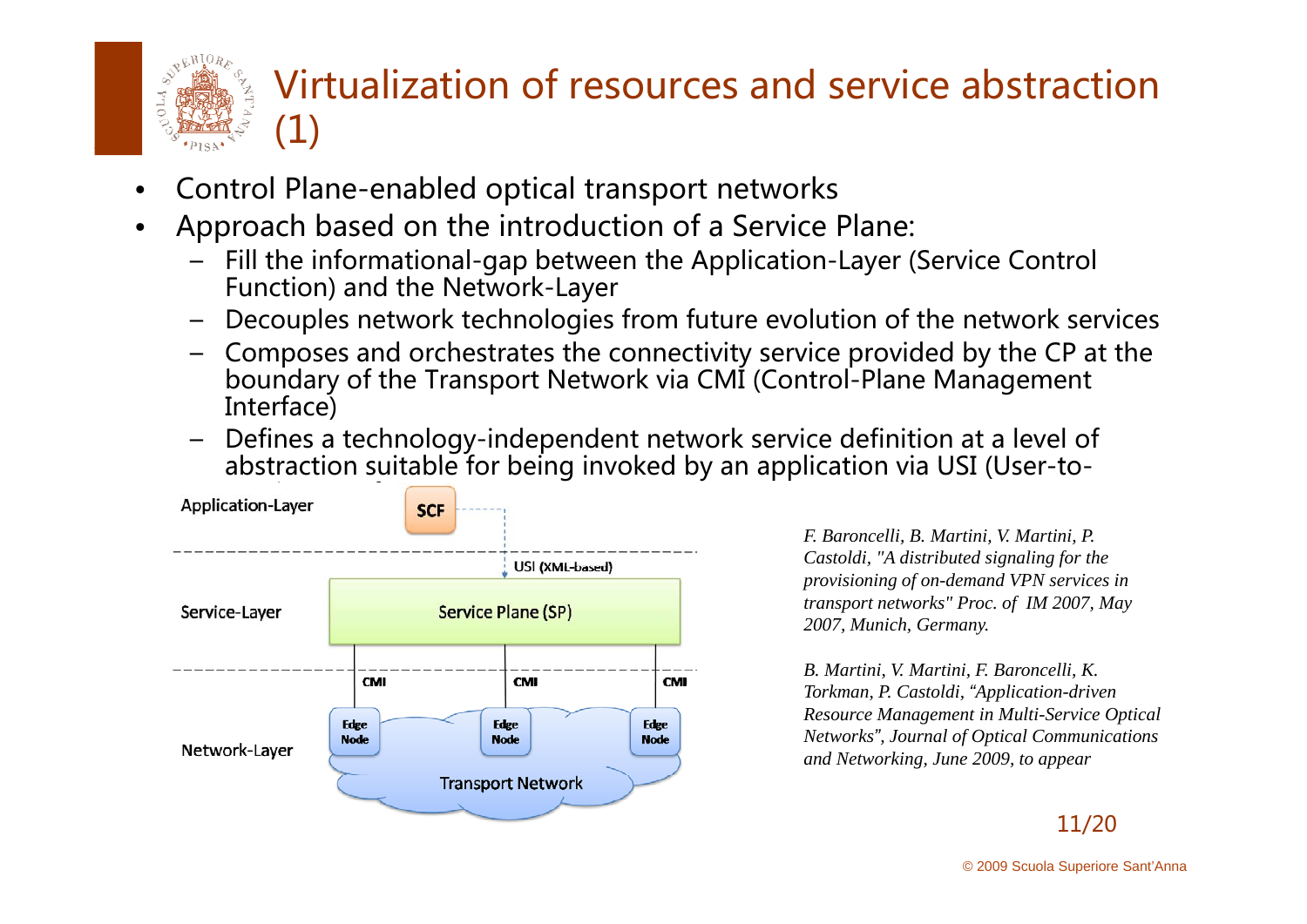

### Virtualization of resources and service abstraction (2)

• Fully distributed and technology-independent approach based on <sup>a</sup> Service Plane that supports on-the-fly invocation of services

 $\bullet$  Populated by a set of distributed entities that inter-communicate via dedicate signalling using XML messages



Two main procedures are envisioned:

- $\bullet\,$  The Background Signalling
- The Service Provisioning Signalling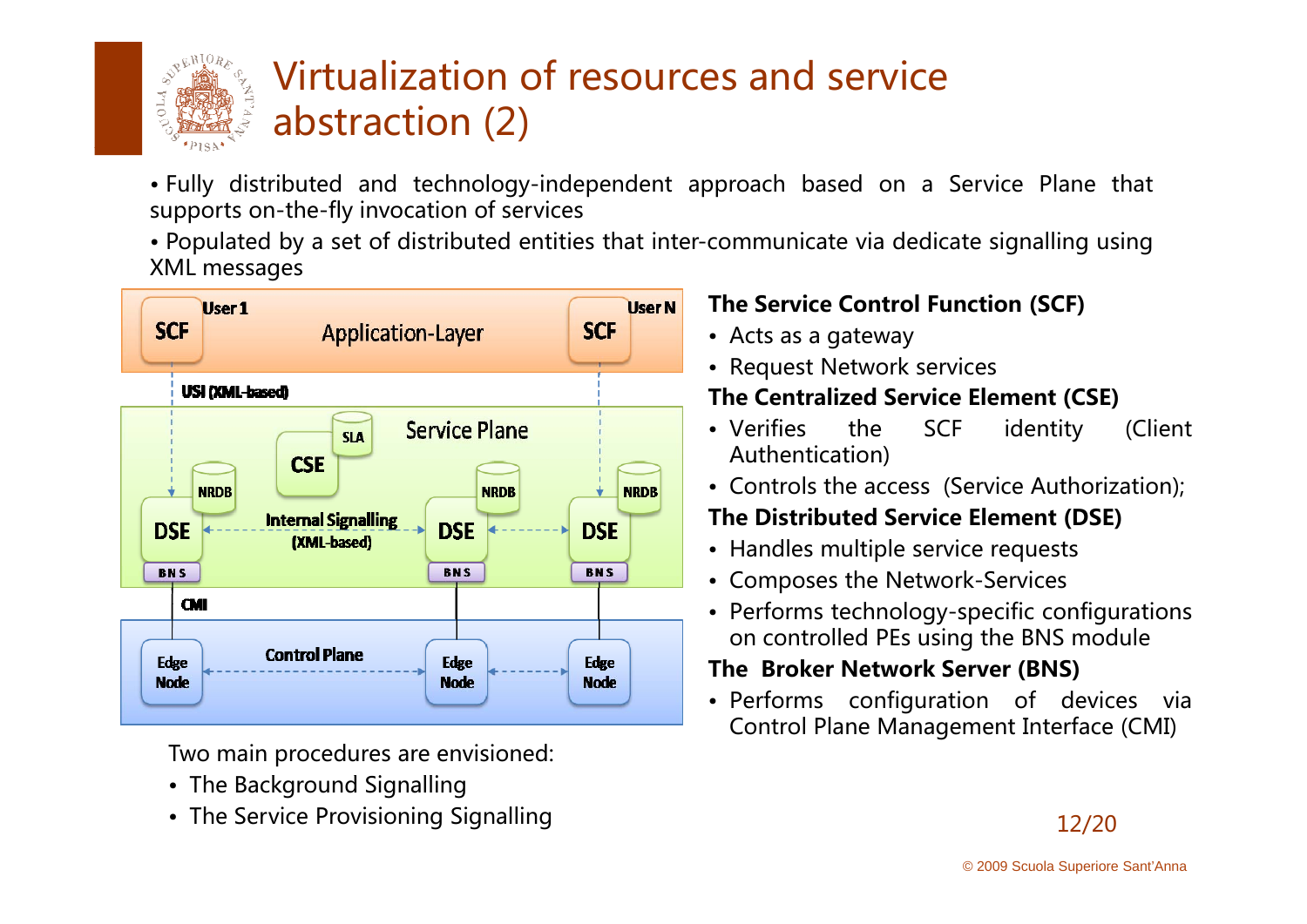

# Network topology virtualization

#### Background Signalling:

- Collects and abstracts Network status
- Update the NR-DB within the DSEs
- Is Continuously repeated in background at regular intervals



1 - Network Resource Discovery phase (arrow 1, 2): DSEs gathers at re gular intervals the information

2 - Service Abstraction phase: DSEs map technology-dependent into technologyindependent information and stores it in the NR-DB

3 - Information Distribution phase (arrow 3, 4): DSEs distribute information to CSE module(CSE acts as <sup>a</sup> Database Reflector of the overall knowledge <sup>o</sup> f Network)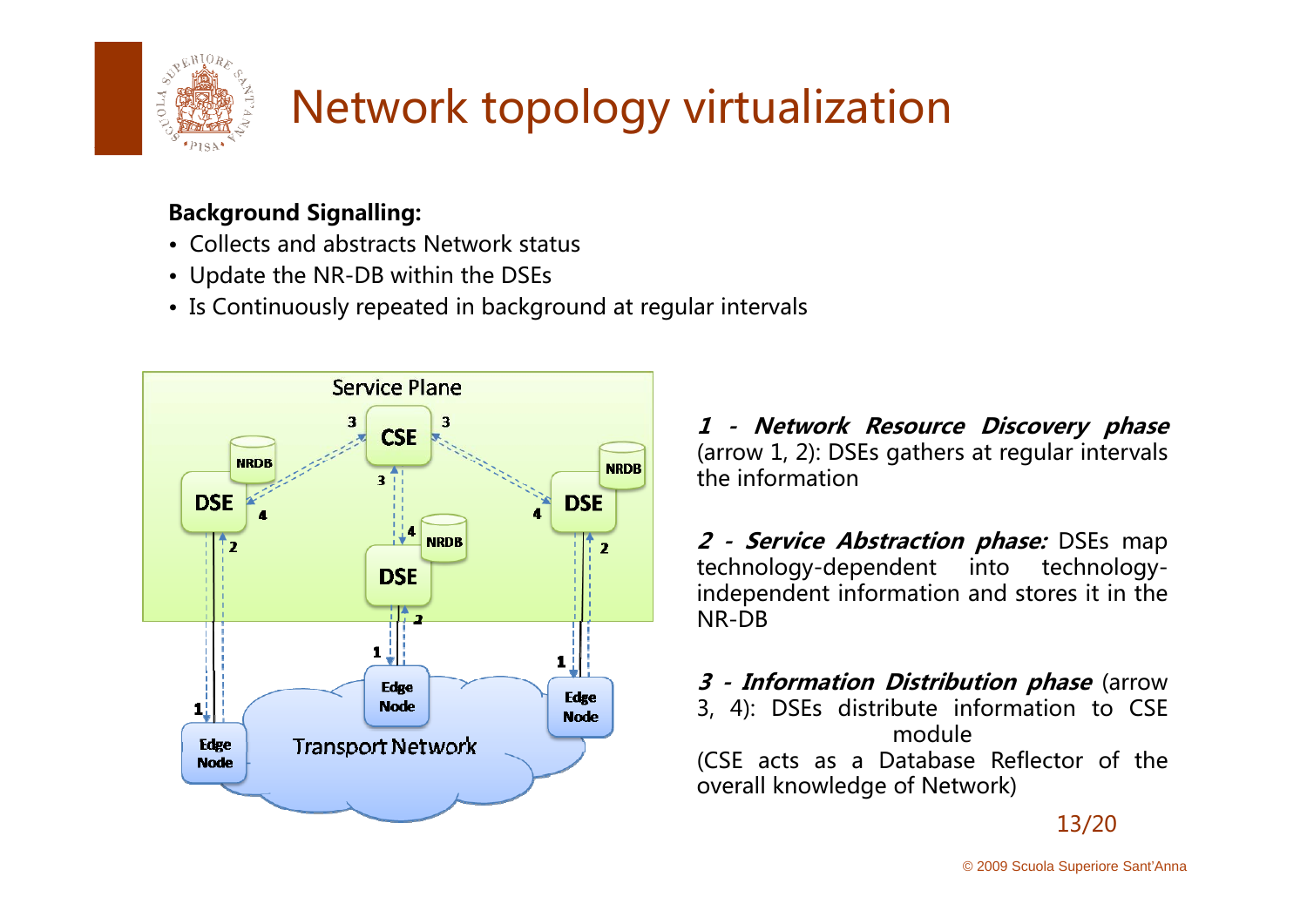

#### The Service Provisioning Signalling

- is responsible of the actual service provisioning
- is triggered by <sup>a</sup> service request issued by <sup>a</sup> SCF to <sup>a</sup> **DSE**



1 - The DSE-master receives <sup>a</sup> Network-Service re quest from an SCF

[Authorization] A messages exchange occurs between DSE and CSE

2 - The DSE elaborates and distributes directives to the relevant DSEs

[\*] DSEs-slave execute service commands coming from <sup>a</sup> DSE-master.

3 - Each DSE map directive in <sup>a</sup> set <sup>o</sup> f CMI Network primitives to its controlled PEs (3).

[Ack] Collects and elaborates the response from the PE

[Ack] DSEs-slave send a reply-message to re port the established service

[Ack] to SCF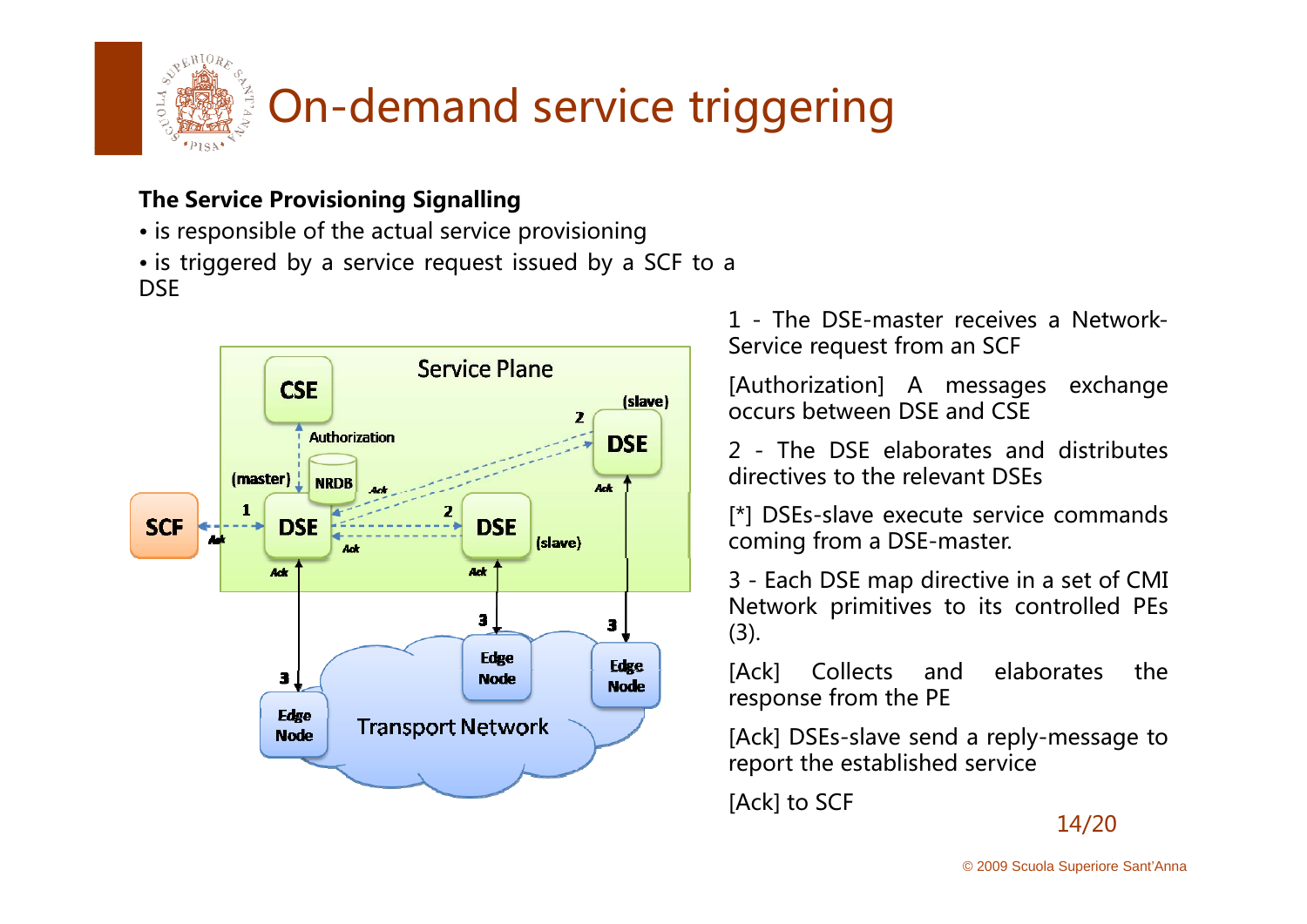



- security at application layer
	- protection against unauthorized access to application platforms (e.g., server, data base or web portal) for corruption of information, interruption of service
- security at service (control) layer
	- protection against unauthorized access to service control element (e.g., SIP proxy, HSS), to subscriber information (e.g., user and service profiles for identity theft), network provider information (e.g., repository with routing, numbering and addressing information)
- security at (transport) network layer
	- protection against unauthorized access to network elements (e.g., IP routers, MPLS nodes), to transport control information (e.g., OSPF, eBGP), to transport user profile information (e.g., DSL subscription data repository, user location information)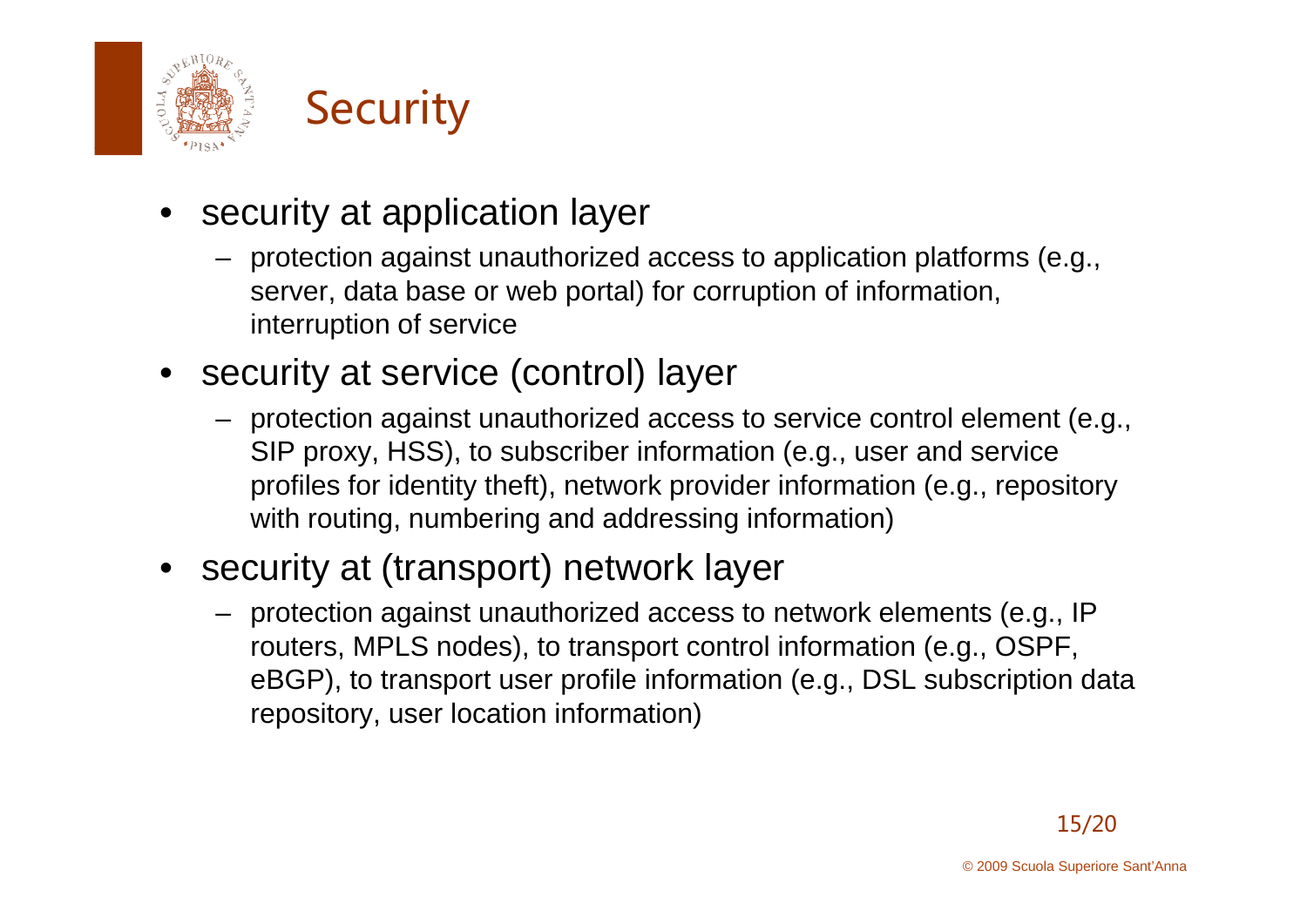

### Authorization

- Authorization mechanisms are categorized as:
	- Authentication-based mechanisms which assign <sup>a</sup> set of rights based on the (authenticated) user identity
	- Credentials-based (a.k.a. role-based) mechanisms, which assign <sup>a</sup> set of rights based on trustworthy information (i.e., credentials) being held by the user
- Role-based Authorization process is composed of two phases:
	- Based on user credentials, the resource provider deduce the level of trust it can place in him and consequently assign <sup>a</sup> (set of) role(s)
	- Based on the role, the authorization engine identifies and enforces a policy
		- determine the set of actions the user is allowed to perform
		- verify if the user is allowed to perform the required action on the resource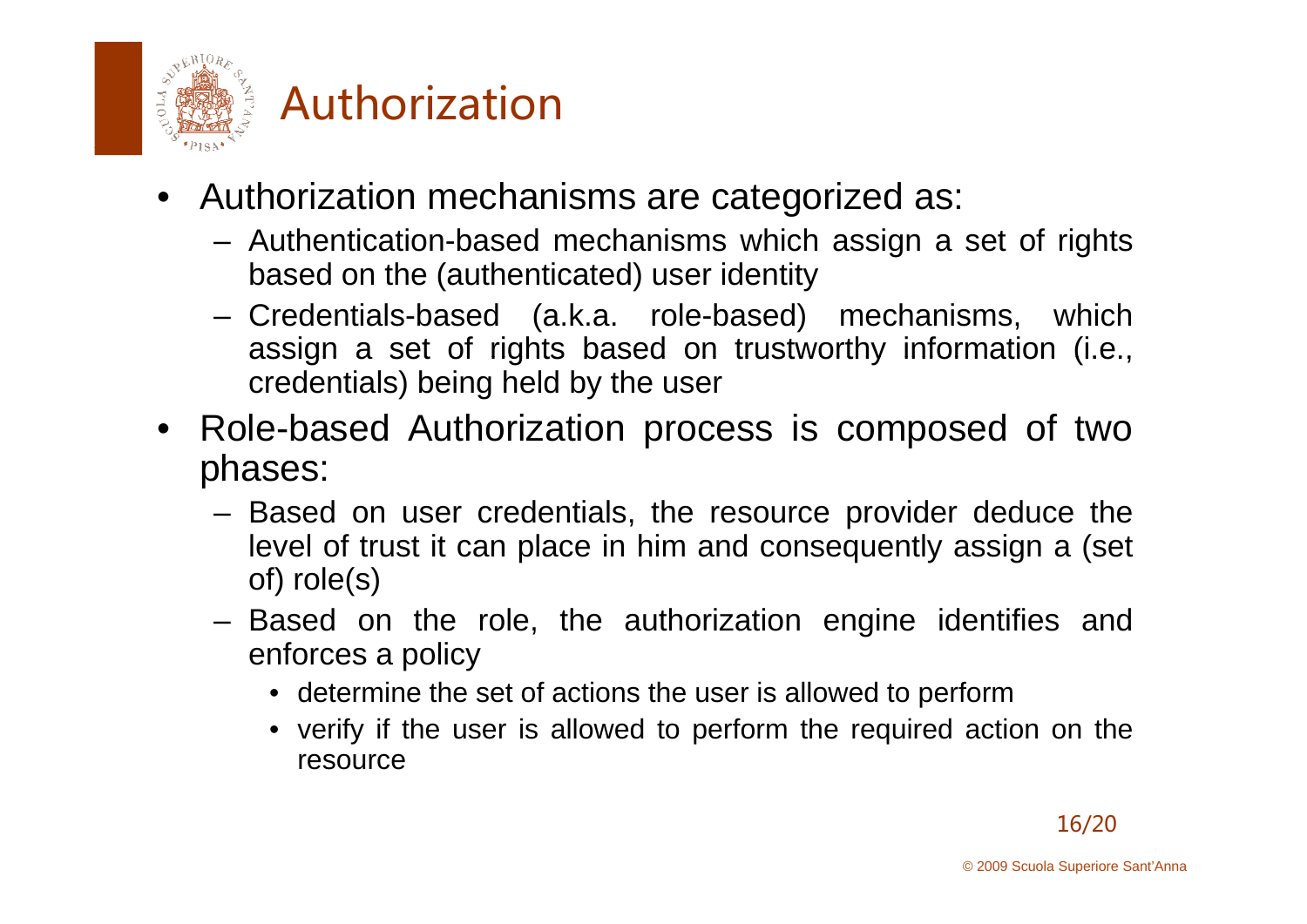

# Traditional vs. advanced access control

- • In traditional access control
	- The decision process is based on the identity or the role of users that are registered with the Administrative Domain
	- The policy rules are static, i.e., changed only through administrative actions, typically performed by human operator
- • In a multi-domain scenario
	- the user may be unknown in the Administrative Domain of the resource provider
	- resource access rights may be revoked or may expire

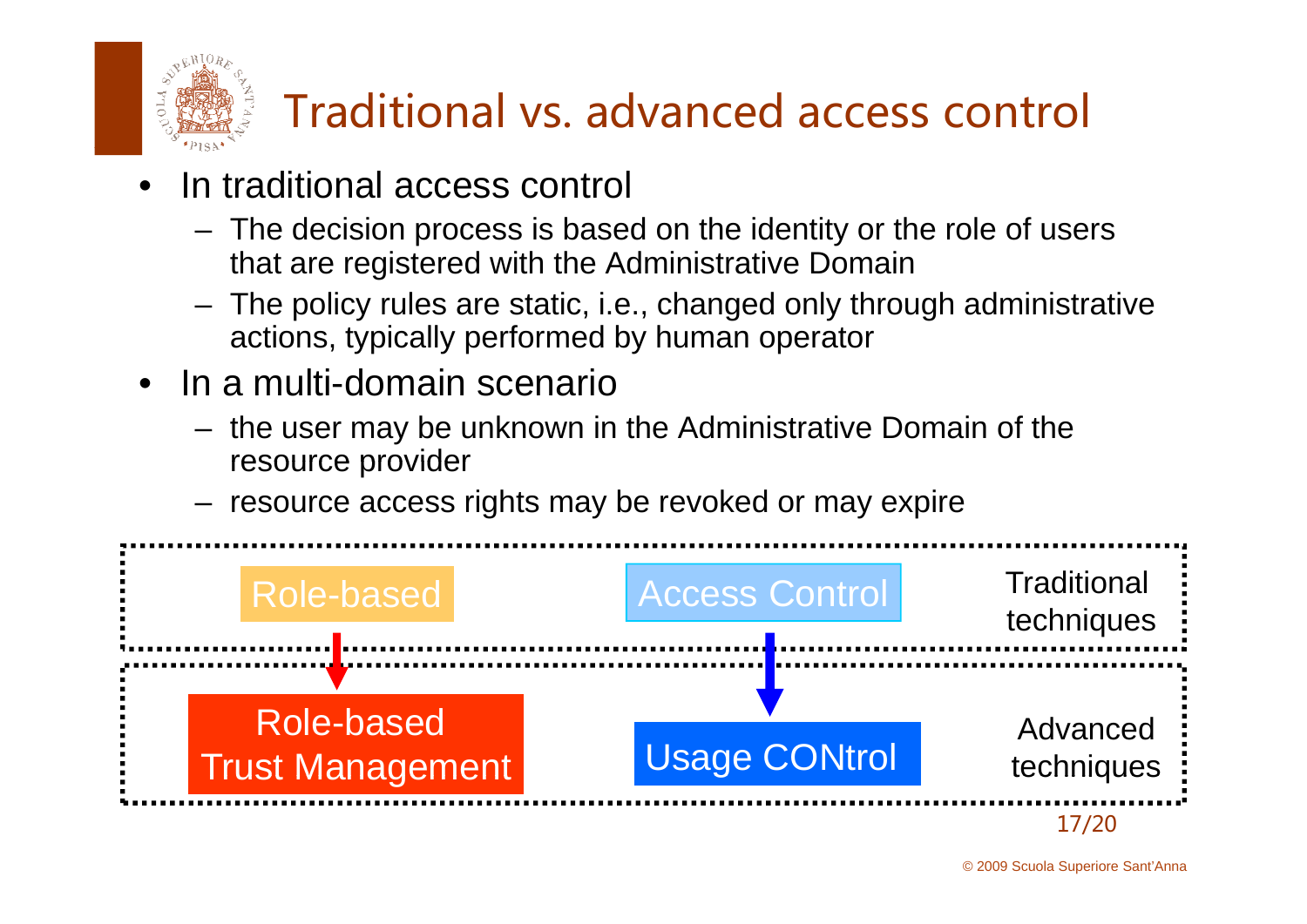

### Trust management

- • Trust definition:
	- "Trust of a party A in a party B for a service X is the measurable belief of A in B behaving dependably for a specified period within a specified context in relation to X... " [Dimitrakos, 2001]
- $\bullet$ • Trust Management definition:
	- "Technique to make decisions about the dependability of transactions involving risk in <sup>a</sup> situation of uncertainty "
- $\bullet$  Role-Based Trust Management:
	- A subject has (a set of) roles in each Administrative Domain to which he belongs
	- A set of access rules define the relations among Administrative Domains and are used to combine credentials and obtain new roles for the same subject in Administrative Domain to which he does not belong.

Symposium on Security and Privacy (pp. 164-173). IEEE Computer Society. 2006<sup>18</sup>/20 *[Blaze96] M. Blaze, J. Feigenbaum, J. Lacy. Decentralized Trust Management. In 17th*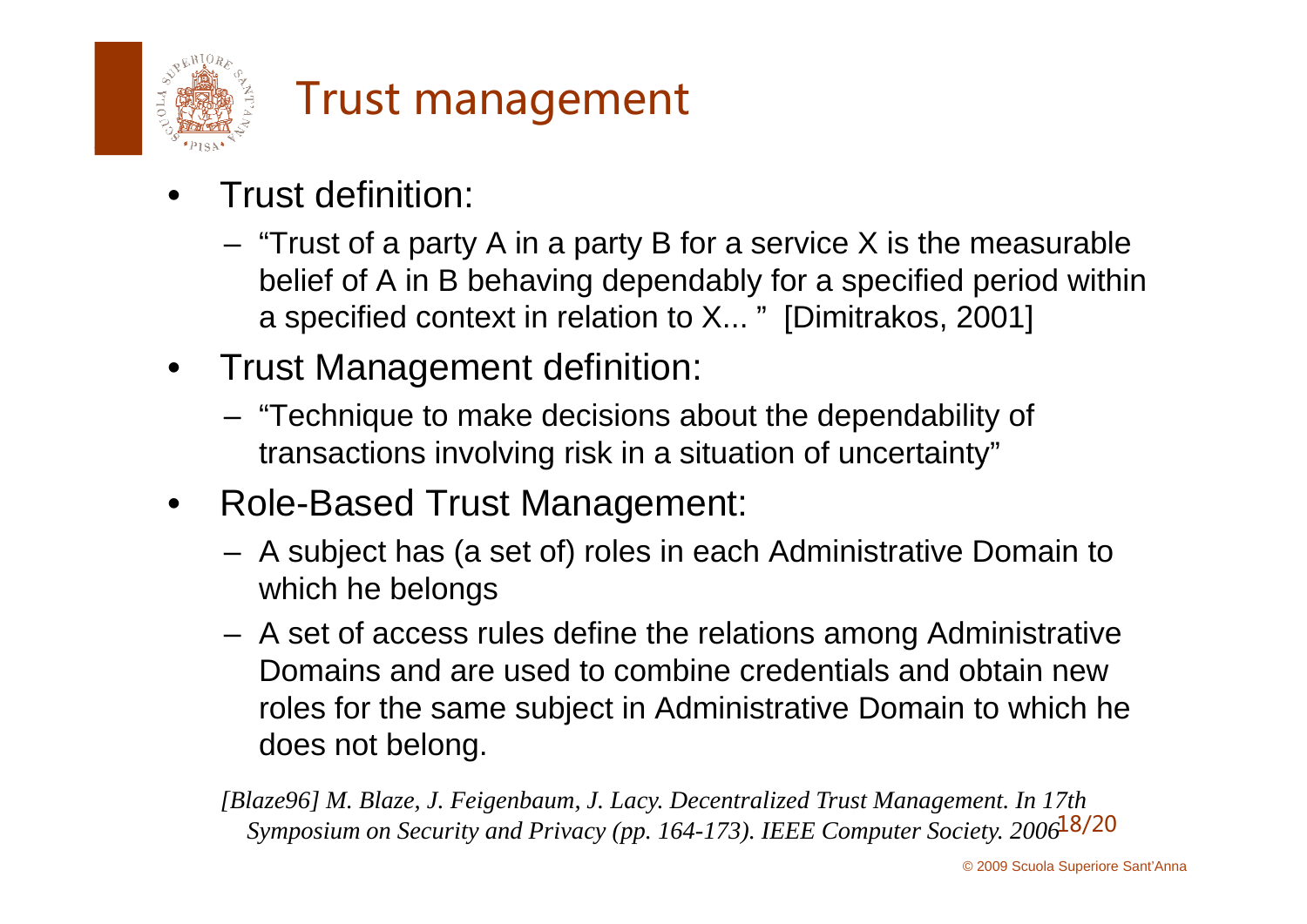

### Usage Control Model

- • Subjects: entities that perform actions on **Objects** 
	- Characterized by attributes:
		- Identity; Role; Reputation; Credits; …
- Objects: entities that are used by Subjects.
	- Characterized by attributes: attributes attributes:
		- Value; Role permission; …
- The decision process is based on:
	- –Authorizations
	- –**Obligations**
	- –**Conditions**

after checking subject/object



**J. Park, R. Sandhu. "The UCON Usage Control Model", ACM Trans. On Information and System** 19/20 *Security*, 7(1), 2004.

© 2009 Scuola Superiore Sant'Anna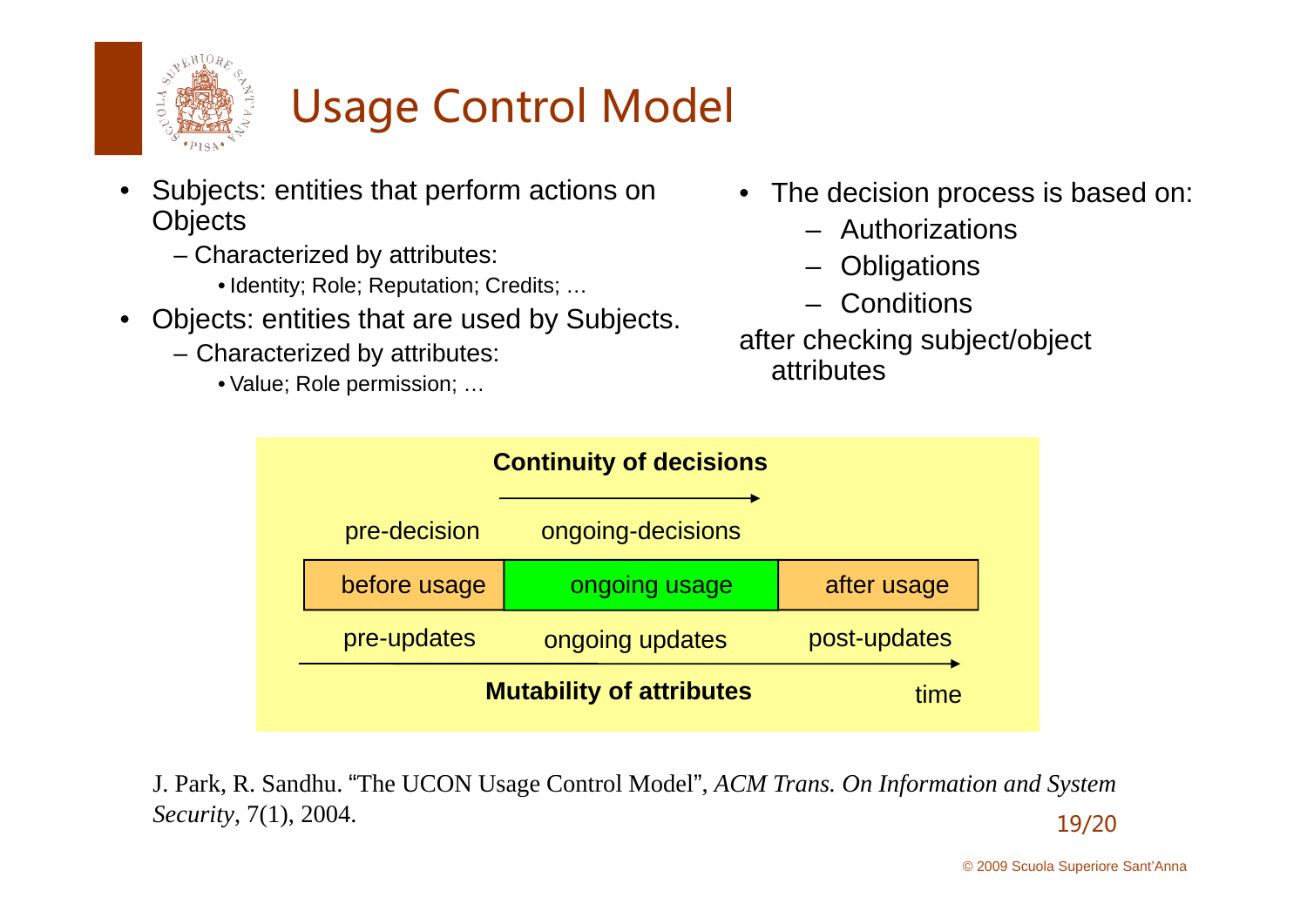

### **Conclusion**

- Re-use of many concepts coming from grid for enabling cloud computing
- Production networks not designed to support cloud computing
- Optical networks can be good candidate because they are CP-enabled
- From security to trustworthiness